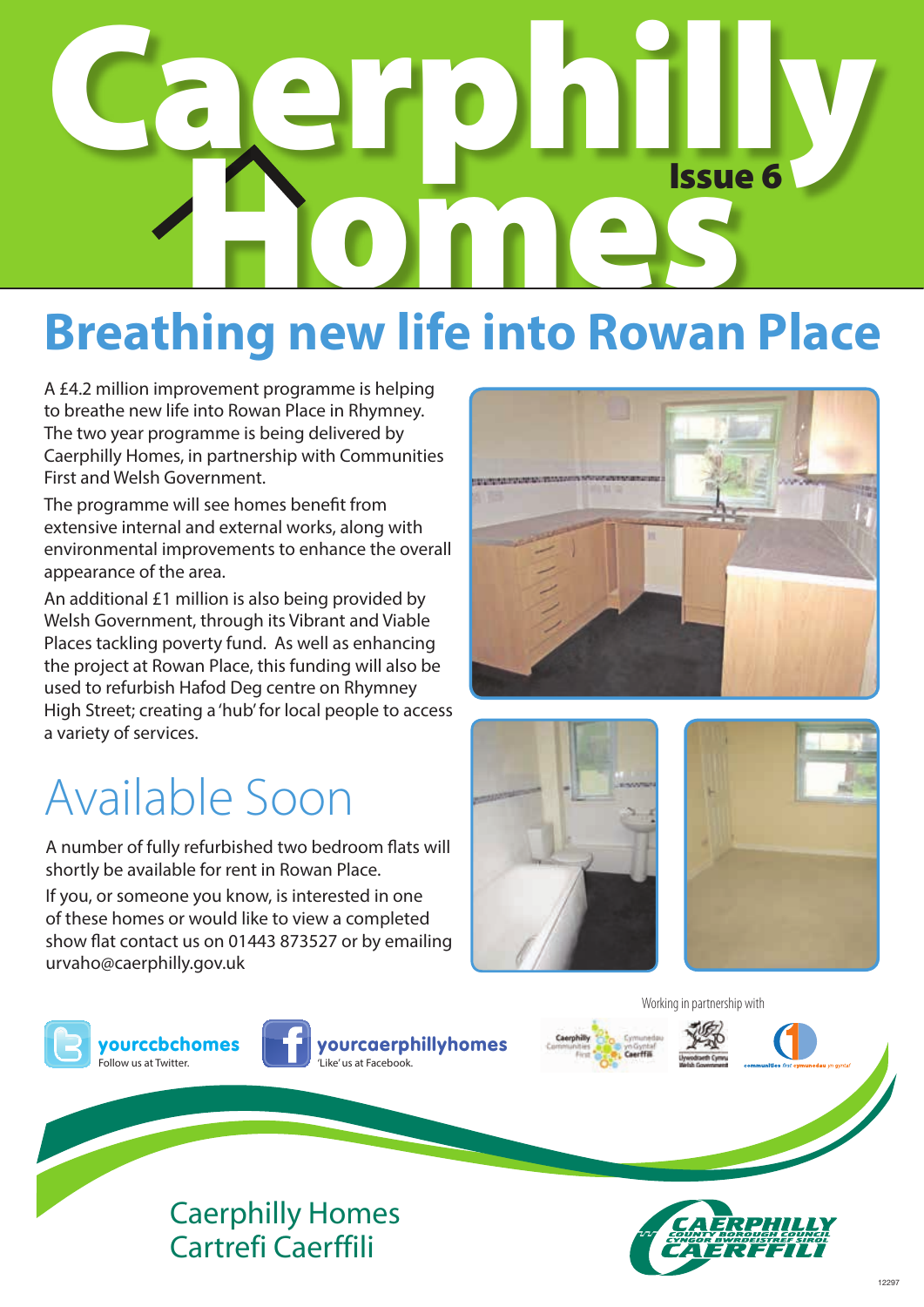# **They're back!**

### Transforming Lives and Communities Awards

The search has started again for the heroes in our communities who dedicate their time to transforming the lives of tenants.

Following the success of last year's awards, this time they'll be bigger and better – with extra categories to recognise even more people who are making a difference in the county borough.

This year's categories are:

- • Young Person of the Year (under 21 and living in a council home)
- • Transforming Lives Award:
	- Individual
	- • Group
- • Transforming Communities Award:
	- Individual
	- • Group
- 'The Extra Mile' employee award



To request a nomination form, or for more information, contact our Transforming Lives and Communities Team on 01443 864262 or by emailing watkik1@caerphilly.gov.uk

Closing date for entries is Friday 10th July – winners will be announced at an awards ceremony later in the year.

# **Look out for our 'boys in blue'**



The Caerphilly Homes team has a new look! The old green uniforms have been replaced with navy blue and they also now feature 'Caerphilly Homes' below the council logo, so that you can easily identify our workforce.

Remember all council staff should carry identification and will not mind if you ask to see it. If you are ever in doubt about the identity of a caller, please do not let them into your home.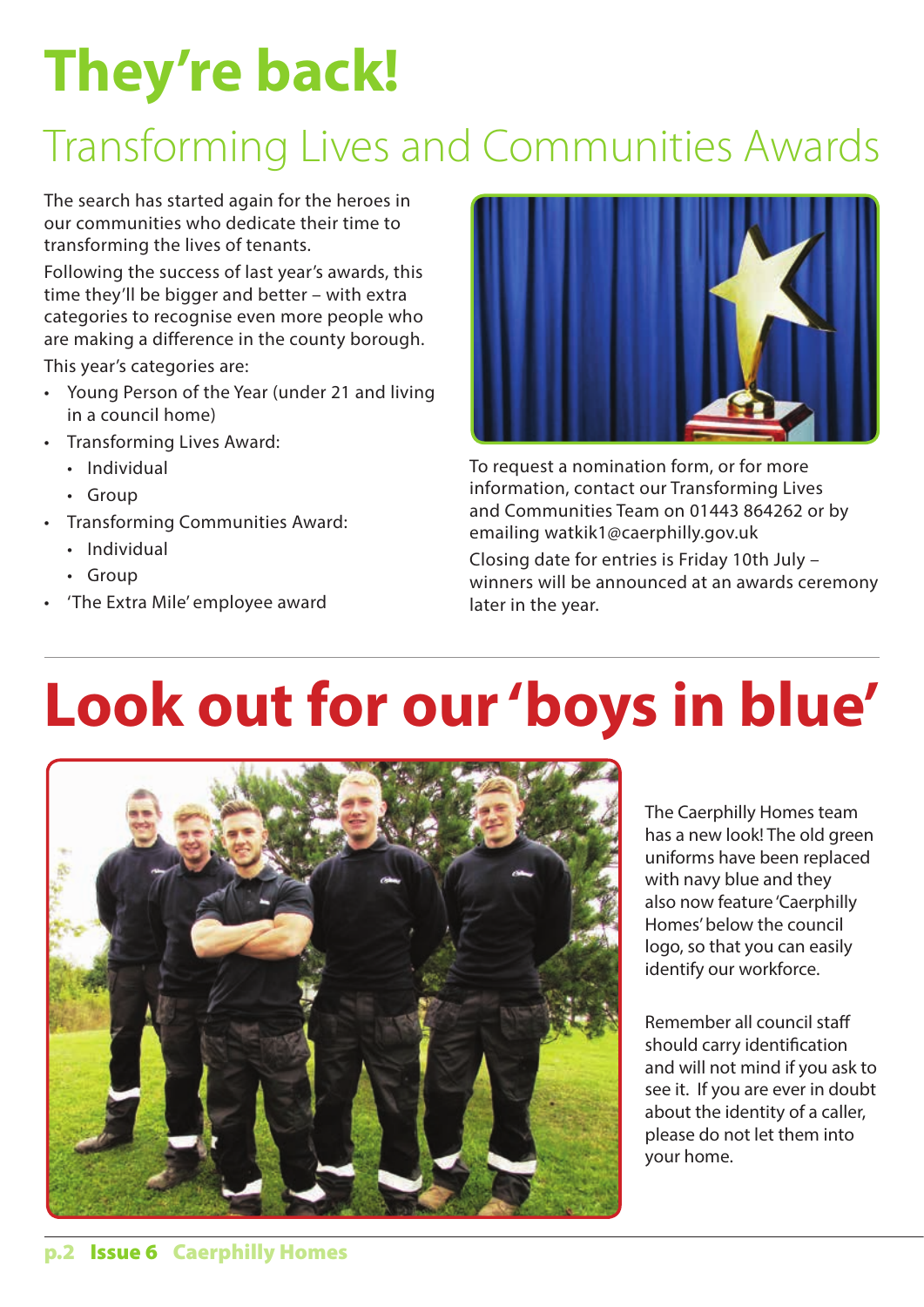#### **DWP announces Universal Credit national expansion**

The Department for Work and Pensions (DWP) has recently provided details of the Universal Credit national expansion across Jobcentre areas.

Universal Credit is being introduced across the UK in stages and started to be introduced into Jobcentres in Caerphilly area on the 4th May 2015.

Universal Credit will roll out to new claims from single people, who would otherwise have been eligible for Jobseeker's Allowance, including those with existing Housing Benefit and Working Tax Credit claims.

For more detail on the roll out and Universal Credit you can visit DWP website https://www.gov.uk/ universal-credit or visit your local Jobcentre Plus.

# **Caerphilly highly commended at national procurement awards**



Tenants and the council's Procurement Team with the award

Caerphilly County Borough Council has been honoured alongside the UK procurement community's finest at the National Government Opportunities (GO) Excellence in Public Procurement Awards 2015/16, held at The Midland Hotel in Manchester.

Caerphilly was highly commended in the Small Business / Third Sector Engagement Initiative of the Year category which was sponsored by Supply. Thank you to the tenants on the Repairs and Improvements Group who helped make this possible and for the many hours they have dedicated to the procurement process for our Welsh Housing Quality Standard (WHQS) programme.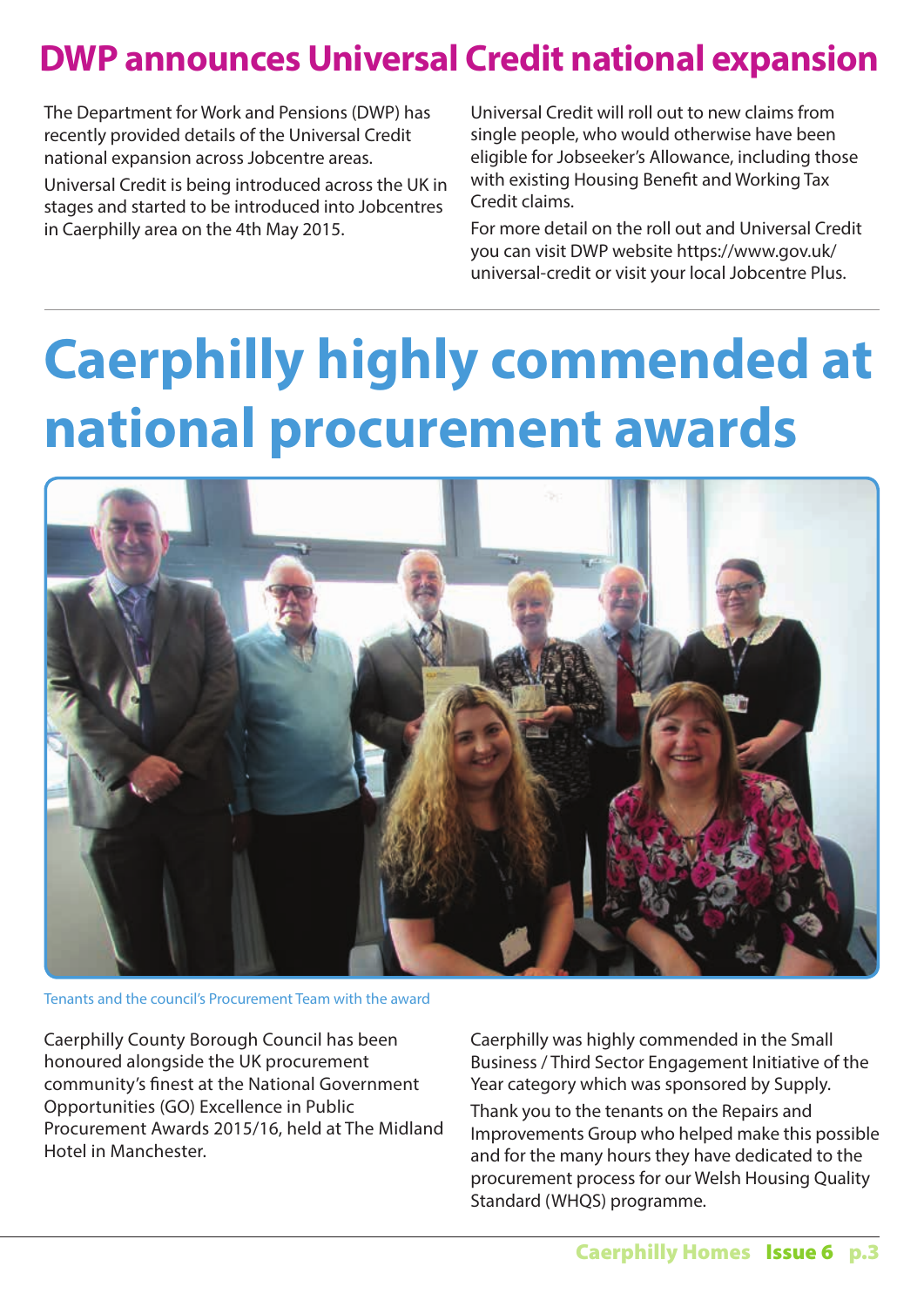# **Taking care of your pets**

Owning pets can bring huge benefits; it can even help improve your health! But owning a pet is also a big responsibility.

**Your Tenancy Agreement states that you may keep one domestic animal at your home without needing permission from us, except if you live in a flat or sheltered housing.**

**You must ask us for permission first if you would like to keep any of the following at your home:**

- **• More than 1 dog, cat or other domestic animal**
- **• Any dogs, cats or other domestic animals in flats or sheltered housing where buildings have communal areas**

**• Pigeons**

#### **• Any non household pets or animals**

Whilst most pets are well behaved, all owners have a responsibility to ensure their pet doesn't cause a nuisance to others. Pets can cause a nuisance in lots of ways, such as:

- • Roaming and unattended animals
- • Pets fouling in communal areas and owners' gardens and not being cleaned up straight away
- Pets fouling in neighbours' gardens
- • Excessive noise, e.g. dog barking all the time
- • Unpleasant smells from pets
- • Aggressive animals

# Did you know?

Pet waste can contain toxins and parasites that can be very harmful to humans, especially infants, older people and those who are unwell.

For example, toxocariasis is an illness that can be caught from dog waste. Symptoms of toxocariasis can include seizures, breathing difficulties, a very red and painful eye, and clouded vision, usually only in one eye. Left untreated, toxocariasis can cause permanent loss of vision in the affected eye.



Before deciding whether to get a pet ask yourself these questions:

- • Does the pet fit your lifestyle and family circumstances?
- Do you have young children?
- Is your home suitable?
- Do you have easy access to open spaces?
- How much is it going to cost? Can you afford it?
- What will happen to the pet if you are away, e.g. on holiday?

**Remember – pets are your responsibility at all times.** This also means that when any of our staff or contractors visit your home, e.g. to carry out repairs or surveys, you must make sure that pets are kept safely away. This is to protect the safety of your pets, as well as the safety of our staff and contractors.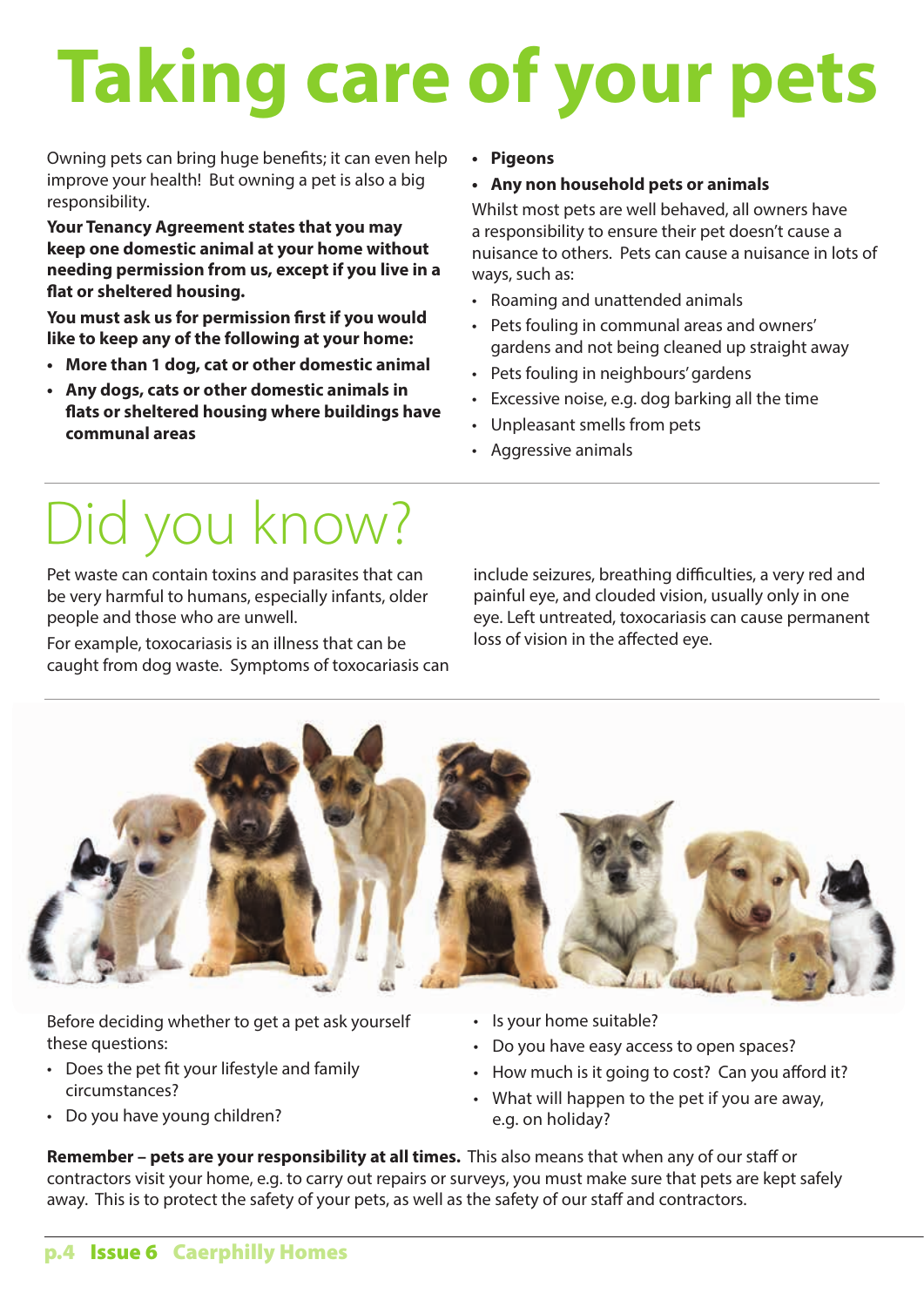#### **Are you aged 60 or over, or have a disability? Do you have odd jobs that need doing, but can't do them yourself? Our Handy Person Scheme could be just what you need!**

#### **50% OFF HANDY PERSON SERVICE FOR FIRST TIME USERS**

We're very pleased to announce an introductory rate of just £10 per hour for everyone using the service for the first time!

Mrs Morgan, from Cefn Hengoed, is one tenant who's used the service and here's what she said

"I used the scheme because I wanted to have a shelf put up in my house and, as I live alone, don't have anyone to help me. The man who came was very polite and courteous, he made sure my carpets were covered before doing the work and tidied up afterwards. I think it's a marvellous service; I'm moving home soon and will definitely be using the scheme again to help."

The service is excellent value for money and carried out by a member of our maintenance team equipped with their own tools. You could use the service for things like:

- Fitting curtain tracks or poles
- • Hanging curtains
- • Trimming internal doors
- Fixing shelving
- • Assembling flat-pack furniture
- • Hanging pictures and mirrors

Don't forget the price is per hour, not per job, so you could get more than one thing done!

For more information on the Handy Person Scheme contact your local housing office:

Upper Rhymney Valley Area Housing Office Tel: (01443) 873535 Fax: (01443) 873533 Email: urvaho@caerphilly.gov.uk

Lansbury Park Neighbourhood Housing Office Tel: (02920) 860917 Fax: (02920) 881815 Email: lansburyparknho@caerphilly.gov.uk

Eastern Valleys Area Housing Office Tel: (01495) 235229 Fax: (01495) 235036 Email: eastvalleyaho@caerphilly.gov.uk

Graig y Rhacca Neighbourhood Housing Office Tel: (02920) 853050 Fax: (02920) 868997 Email: graigyrhaccanho@caerphilly.gov.uk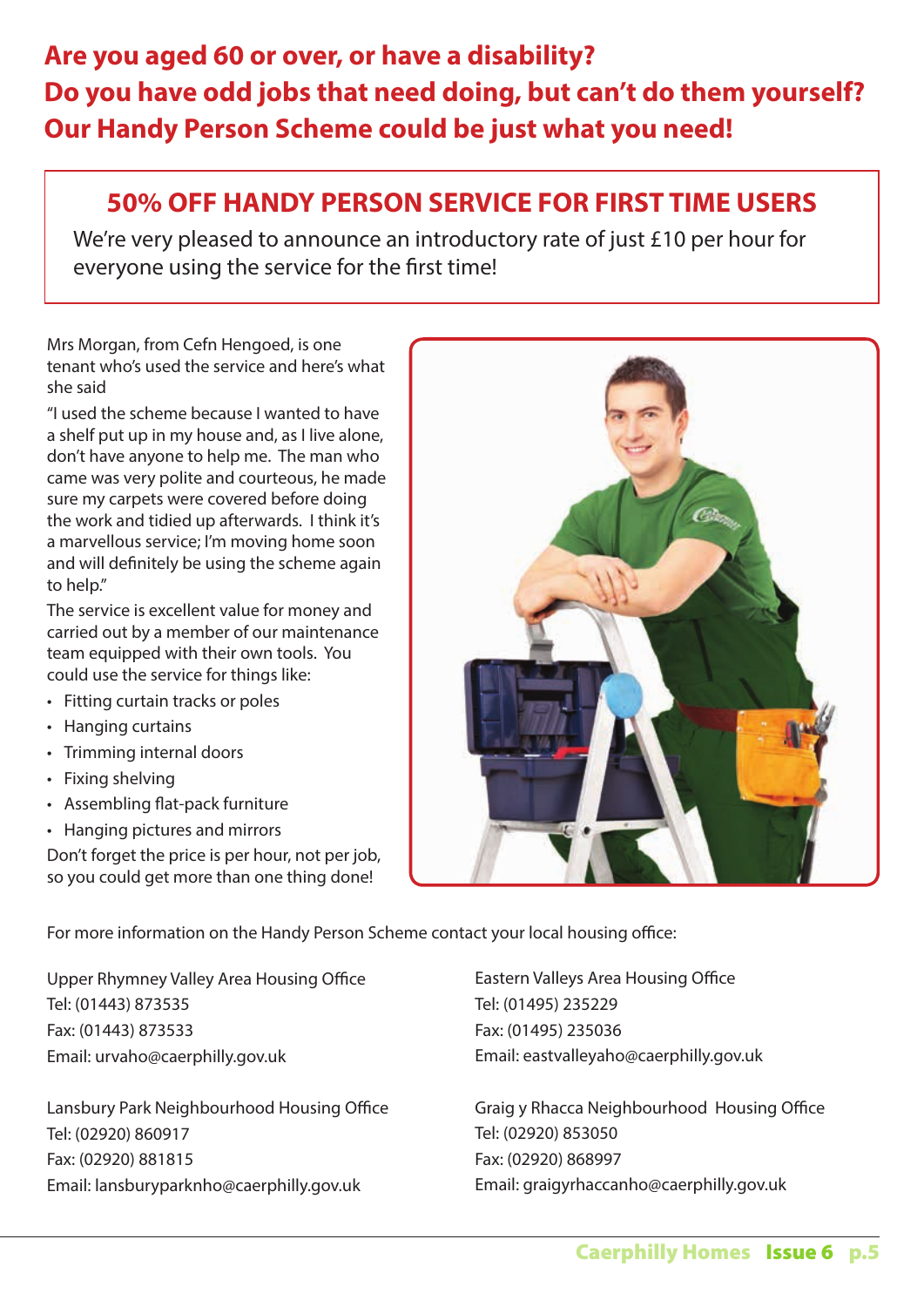## **Winner of housing survey prize draw**

Congratulations to Pam Collins, from Penyrheol, who won £50 for giving her views in our recent housing survey. Pam's name was drawn at random from all responses received during the consultation.

The consultation exercise took place over a 12 week period, where members of the public were asked to give their views on a draft common allocation policy.

The council has been working in partnership with local housing associations to develop this policy which aims to make it easier for people to apply for social housing in the Caerphilly county borough.

We are currently considering the responses we received during the consultation and will take these into account before the policy is finalised.

An equality impact assessment will also be carried out on the policy with our partners and Tai Pawb (Welsh organisation dedicated to promoting equality and social justice in housing). This assessment will help us make sure that the policy does not discriminate against any disadvantaged or vulnerable people.

A final report will be presented to the council after the summer and the new policy is expected to be introduced in early 2016.



### **Celebrating Success Event**



Congratulations to everyone who received awards at the recent Celebrating Success, Recognising Achievement event.

The event was organised by the Mid Valleys East Communities First team and was held at Newbridge Memo. The event recognised those people who have worked so hard with the Communities First team over the past year to achieve successes.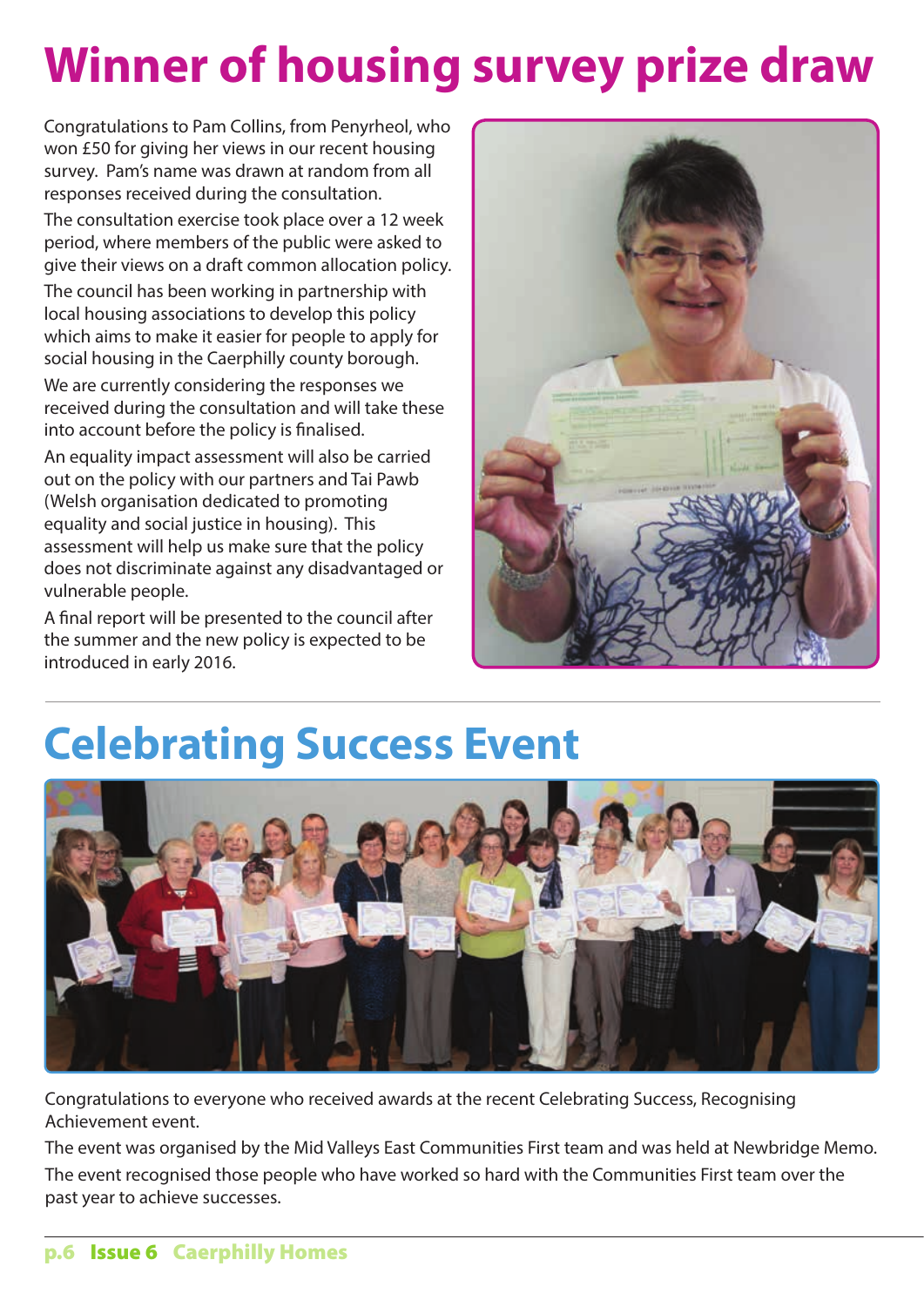#### **Phillipstown community house makeover**

The community house in Phillipstown, New Tredegar recently had a makeover thanks to a number of generous donations and the hard work of its volunteers.

The house has been at the heart of the community since it opened in 2007; the volunteer run building plays host to a number of regular activities including luncheon clubs, IT classes, cookery sessions and youth clubs. But in recent years the building had become quite tired looking and in need of a facelift.

The group who run the house enlisted the support of a number of agencies and businesses to help make the improvements to the building a reality.

Caerphilly Homes' single source supply partner, Robert Price Builders'Merchants, donated paint and decorating equipment to the community house along with a brand new timber shed. Volunteers from Wales and West



The community group in one of the newly decorated rooms

Utilities and Thermo Fisher provided the hands on help to makeover the community house; decorating almost every room inside the building. The garden is also now blooming thanks to donations from New Tredegar Building Supplies and children from Phillipstown Primary School who helped with planting.

### **Compliments & complaints**

We always try our best to deliver excellent services which meet the needs of you, our tenants. If you think we've done a great job, or you feel a member of staff has gone the extra mile, then we'd love to hear from you! You could do this by sending a letter or an email directly to the person who has delivered the service, such as your local housing office.

We also understand, however, that things can sometimes go wrong. If you are not happy with a service you have received you should contact the person who has provided the service, for example your local housing office.

If you are still unhappy and feel you need to make a complaint then please report it to us. Complaints are very important as they can help us to see when there are faults in the way we do things and what we can do to improve.

You can make a complaint in the following ways:

- • Fill out the form on our website at www.caerphilly.gov.uk/complaints
- • Email us at complaints@caerphilly.gov.uk
- • Write to the Corporate Complaints Officer: Mrs A Jones, Legal Department, Caerphilly CBC, Penallta House, Ystrad Mynach, CF82 7PG
- • Telephone us on 01443 864221
- You can also request a form from the person you are already in contact with. Tell them that you want us to deal with your complaint formally.